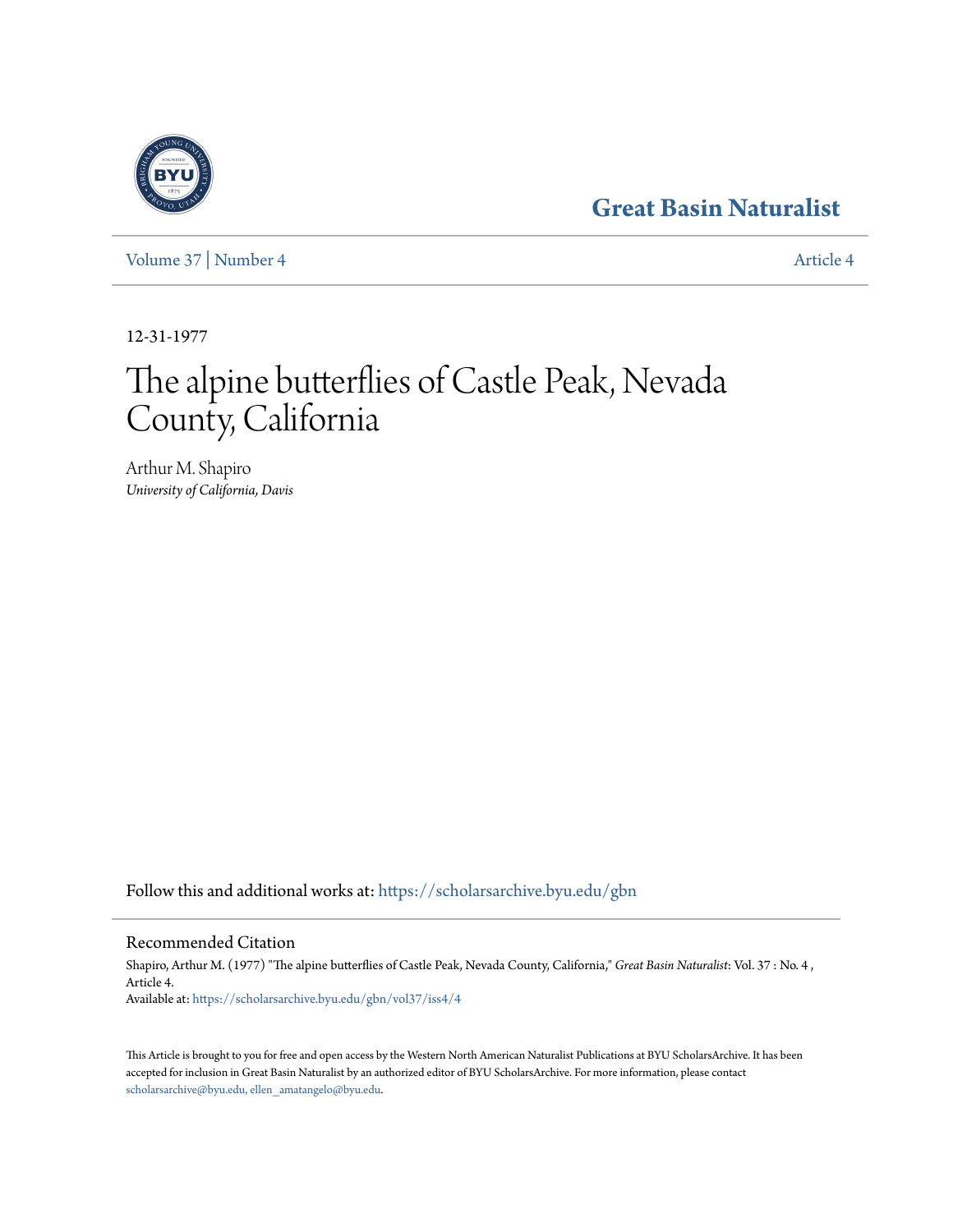# THE ALPINE BUTTERFLIES OF CASTLE PEAK, NEVADA COUNTY, CALIFORNIA

#### Arthur M. Shapiro'

ABSTRACT.— The west slope of Basin and Castle peaks and the ridge between them displays a wind-generated tree line below 8500 ft,with dry alpine fell-field vegetation above. The butterfly fauna, although depauperate compared to that of the High Sierra farther south, includes some truly boreal elements such as Oeneis ivallda, Plebeius shasta, and Hesperia nevada. These species commonly occur 1500 to 4000 ft higher in the southern Sierra.

The Sierra Nevada of California is about 360 miles long, from the Lassen Peak area in the north to Walker Pass in the south. Along the crest the summits become progressively higher southward—from 6000- 8000 ft in Plumas and Sierra counties to 10,000 ft west of Lake Tahoe, 13,000 ft in Yosemite National Park, and 14,000 ft near Mount Whitney. The term "High Sierra" is properly applied to the region from slightly north of Yosemite to Cottonwood Pass. This area, averaging 20 miles wide over its 150 mile length, includes about 90 percent of the Arctic-Alpine life zone in California. Tree line drops below 10,000 ft from Pyra mid Peak northward, reaching about 9000 ft on the north side of Lassen Peak (where it is ill-defined due to the rocky substrate), but there are few areas of alpine vegetation in the northern Sierra, and they have not been well studied by biologists. The most extensive of them south of Lassen Peak is on the west side of the andesitic mass forming Basin Peak (9015 ft). Castle Peak (9103 ft), and the ridge connecting them. Castle Peak is the second highest in Nevada County and in the Sierras proper, north of Donner Pass.

The Sierran Arctic-Alpine butterfly fauna is best known around Tioga Pass (9941 ft), where fell-fields are readily accessible in a day's hike from a good road. Tilden (1958) and Garth and Tilden (1963) have reported in detail on its composition and ecological characteristics. Another fairly well-known, though unpublished, alpine fauna is that of

Sonora Peak (11,429 ft), again because of its proximity to a road. Lepidopterists have visited other alpine areas including some to the north, but have not reported on their findings. Although Castle Peak (long known as Stanford Peak or Mt. Stanford) has been collected by botanists for over a century, <sup>I</sup>can find no record of its having been in vestigated for butterflies before 1972. This is surprising, since it is an easy day's hike from Interstate Highway 80 (formerly U.S. 40); perhaps the forbidding south face of the mountain, which gives it its name, has given it a more difficult reputation than it deserves (Fig. 1). Again, it has not been widely recognized that an alpine fell-field was present on this mountain; True (1973) states that the Arctic-Alpine life zone does not occur in Nevada County. This is a matter of interpretation, since so many organisms are distributed as if it does. The vegetation, as described below, demonstrates that the summit community is easily consid ered an alpine fell-field, and not even a very depauperate one. Smith (1973) notes that around Lake Tahoe "scarcely any of the lower peaks between 8500 and 9500 ft are forested at their summits and these sup port an illusion if not, in fact, the actual plant associations of summit screes and al pine fell-fields."

#### THE ALPINE VEGETATION

Tree line is developed only on the west side and is obviously related to the pre-

<sup>&#</sup>x27;Department of Zoology, University of California, Davis, California 95616.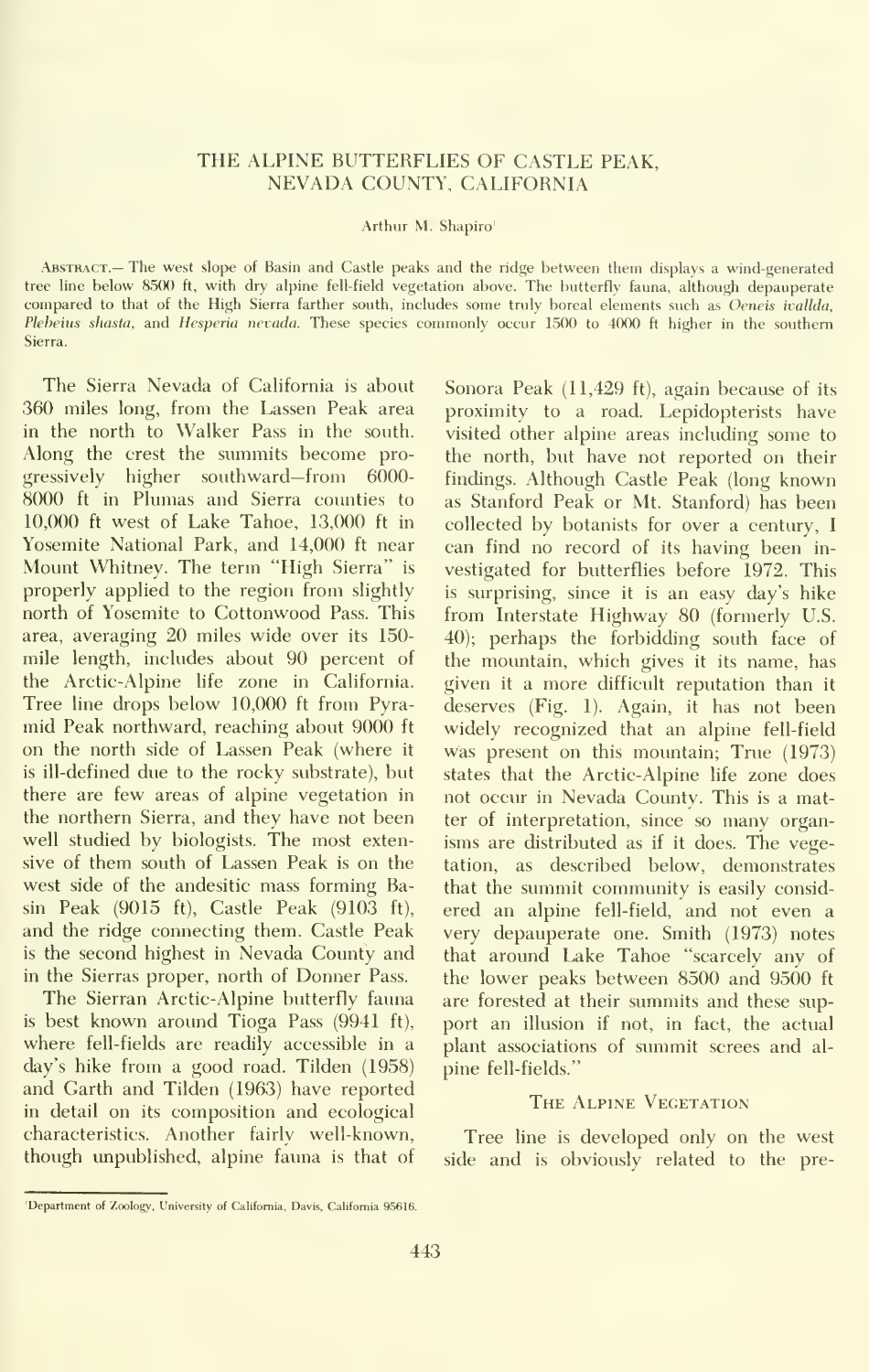vailing westerly wind. This was noted as early as 1921 by Smiley (p. 57). No meteorological data are available for Castle Peak, but its orientation and elevation far above the surrounding terrain, the persistent

pressure gradient across Donner Pass, and its location overlooking the great canyon of the South Yuba River predispose it to high winds. In my experience it is a very unusual day when the midaftemoon wind on the



Fig. 1. Southwest face of Castle Peak seen from near Castle Pass, showing eroded "badlands" and unvegetated talus. This is the aspect of the mountain visible from the highway.

Fig. 2. Trees along the jeep trail below Basin Peak, showing shaping by prevailing westerly wind at about 8000 ft.

Fig. 3. Upper edge of subalpine forest belt, showing krummholz of lodgepole pine and mountain hemlock below the ridge top south of Basin Peak.

Fig. 4. Tree line is clearly visible on the west side below the ridge; note "crawling tree." Photographed from near summit of Basin Peak.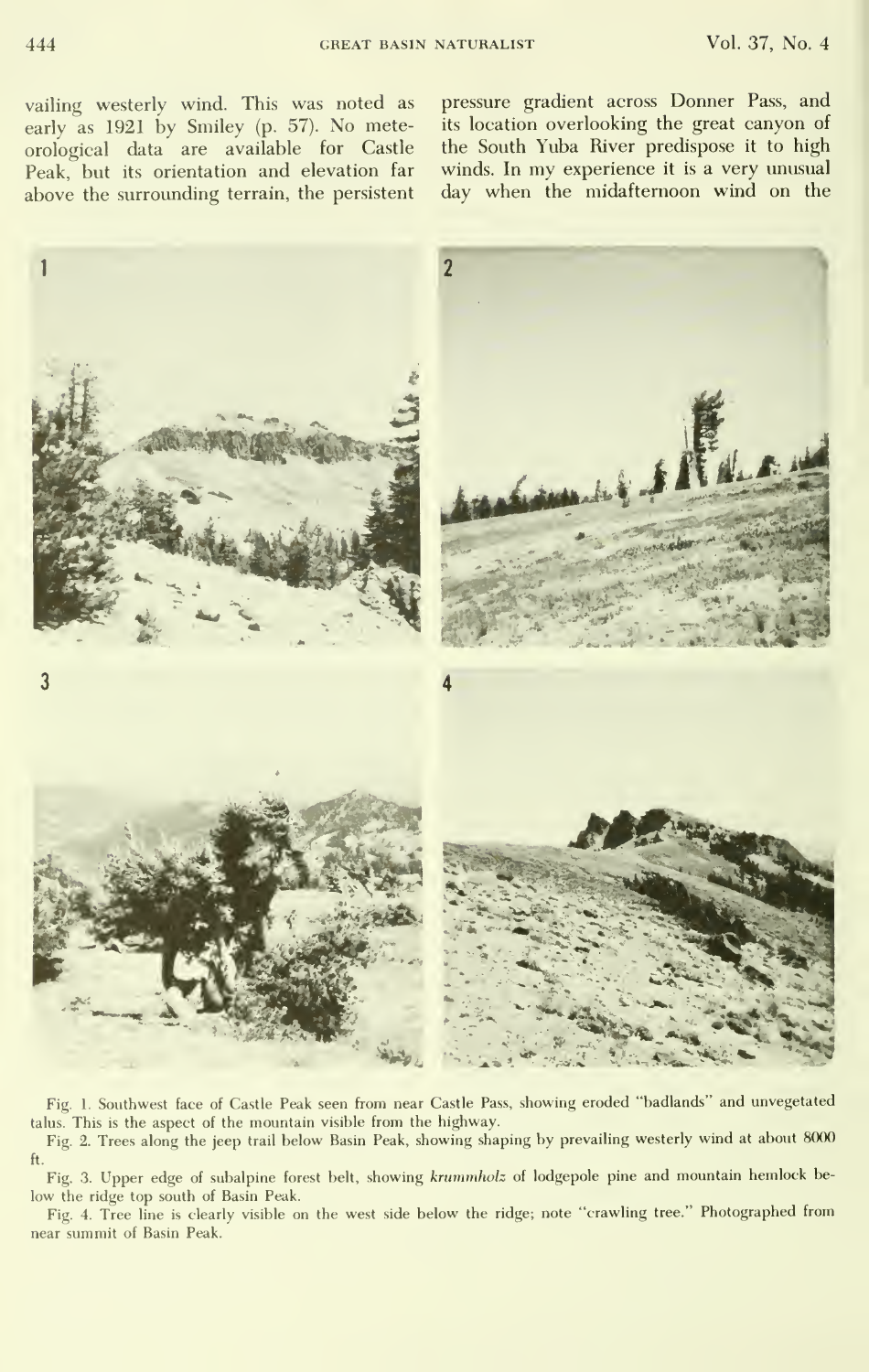ridge top is less than 20 mph. The trees show abundant evidence of battering by the west wind (Figs. 2-4). Matted krwnmholz, consisting of Pinus murrayana Grev. & Balf., P. albicaulis Engelm., and especially Tsuga mertensiana (Doug.) Carr., occurs as much as 350 ft below the ridge top on the west side, and farther down the tops of the trees are commonly bent to the east. On the east side erect, pyramidal trees come almost up to the ridge top. A few nearly prostrate trees occur at low points along the ridge, and one large individual (known locally as the "crawling tree") is pressed almost flat against a 45 degree slope just below the crest.

The extensive treeless area which <sup>I</sup> am calling a fell-field (Figs. 5-8) includes about 100 species of vascular plants. Seventy of these are listed as alpine fell-field in habitants by Munz (1970) and five are listed only from that community. Of the 24 "in dicator" plants listed for alpine fell-fields by Mimz (1970: 10-18), 6 occur on Basin and Castle peaks. Smiley (1921) lists some additional alpine "indicators" which occur on Basin-Castle peaks. The alpine flora in cludes the following distinctive taxa: Arte misia tripartita Rydb., A. arbuscula Nutt., Railardella argentea (Gray) Gray, Haplopappus macronenia Gray, Castilleja ambigua Jones, C. lemmonii Gray, Polemonium pulcherrimimi Hook., Gentiana newberryi Gray, Primula suffrutescens Gray, Cassiope mertensiana (Bong.) D. Don., Epilobium oh cordatum Gray, E. anagallidifolium Lam., Linum lewisii Pursh., Lupinus lohbii Gray, Astragalus whitneyi Gray, A. austinae Gray, A. bolanderi Gray, Ivesia gordonii (Hook.) T. & G., Potentilla drummondii ssp. Bruceae (Rydb.) Keck, Sibbaldia procumbens L., Purshia tridentata (Pursh.) DC, Saxifraga apri ca Greene, S. bryophora Gray, Draba crassi folia Grah., D. densifolia Nutt., Erysimum perenne (Wats.) Abr., Ranunculus eschscholtzii var. oxynotus (Gray) Jeps., Silene sargentii Wats., Lewisia pygmaea (Gray) Rob., Oxyria digyna (L.) Hill, Eriogonum ovalifolium var. nivale (Canby) Jones, Salix anglorum var. antiplasti Schneid., Carex helleri Mkze., etc. In Table <sup>1</sup> the 232 species

of vascular plants collected by True (1973) and myself have been categorized by the plant communities in which they are re corded by Munz (1970). The boreal character of the vegetation emerges clearly from these statistics. Although only 18 plant species are shown as being of east-slope distri bution, the Castle Peak alpine fell-field (like many in the High Sierra) shows a marked east-slope aspect, accentuated by the con spicuousness of Artemisia and Purshia. Much of the alpine flora of the Sierra is believed to be evolutionarily derived from the high desert (Chabot and Billings 1972). After snowmelt the thin, porous alpine soil dries out rapidly; occasional air-mass thun derstorms in summer temporarily replenish surface moisture. Such thunderstorms are rather more frequent on Castle Peak than in the surrounding area, presumably because its greater elevation promotes the growth of cumulus.

<sup>I</sup> have collected the Basin-Castle peaks area 13 times from 1972 through 1977. The entire area above tree line was collected on two dates: 28 July 1976 and 8 July 1977. The general Donner Pass region has been visited over 100 times since 1972.

### THE BUTTERFLY FAUNA Family Satyridae

Oeneis ivallda (Mead).— The most characteristic Sierran alpine butterfly, *ivallda* occurs from about 7000 ft in the east end of Donner Pass (presumably as a stray) to 14,000 ft in the southern Sierra. Breeding

Table L Occurrence of the 232 plant species re corded from Basin-Castle peaks by plant communities recognized in the Sierra Nevada by Munz (1970). The mean number of categories (not communities) per species is 2.65.

Number

| Community                     | of Species |
|-------------------------------|------------|
| Sagebrush scrub (east slope)  | 18         |
| Yellow pine forest            | 95         |
| Red fir forest                | 138        |
| Lodgepole pine forest         | 149        |
| Subalpine forest              | 123        |
| Alpine fell-field             | 70         |
| Many communities (widespread) | 22         |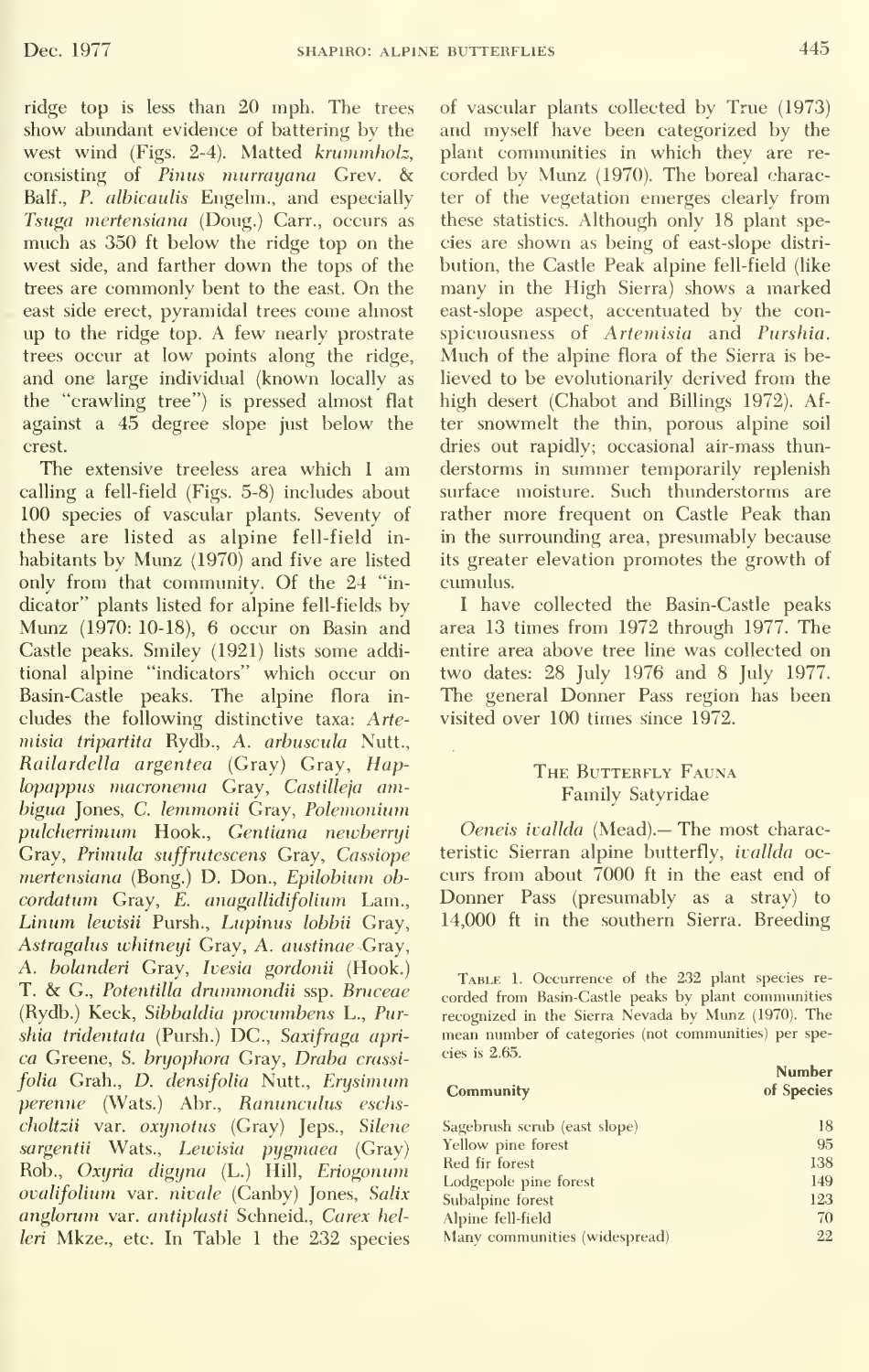colonies exist about 8000 ft on Mt. Judah and Anderson Peak in Donner Pass south of Interstate 80, but the one on Basin-Castle is the only colony known north of that road. There may be a colony on the smaller alpine summit of Mt. Lola (9143 ft) a few miles to the north. Oeneis ivallda was ex tremely abundant all along the crest on 8 July 1977, with 250 to 300 individuals seen. It was most numerous in the alpine sage-



Fig. 5. Habitat of Oeneis ivallda just below summit of Basin Peak; turf of sedges, grasses, Eriogonum species, and Astragalus whitneyi.

Fig. 6. Habitat of *Oeneis ivallda* and *Hesperia nevada* in alpine sagebrush, grasses, and composites below Basin

Peak. Fig. 7. Ridge top showing trees on east side and alpine vegetation on west. Large-leaved plant m foreground is Wyethia mollis (Compositae).

Fig. 8. Ridge top looking northwest from Castle Peak, showing extent of area above tree line.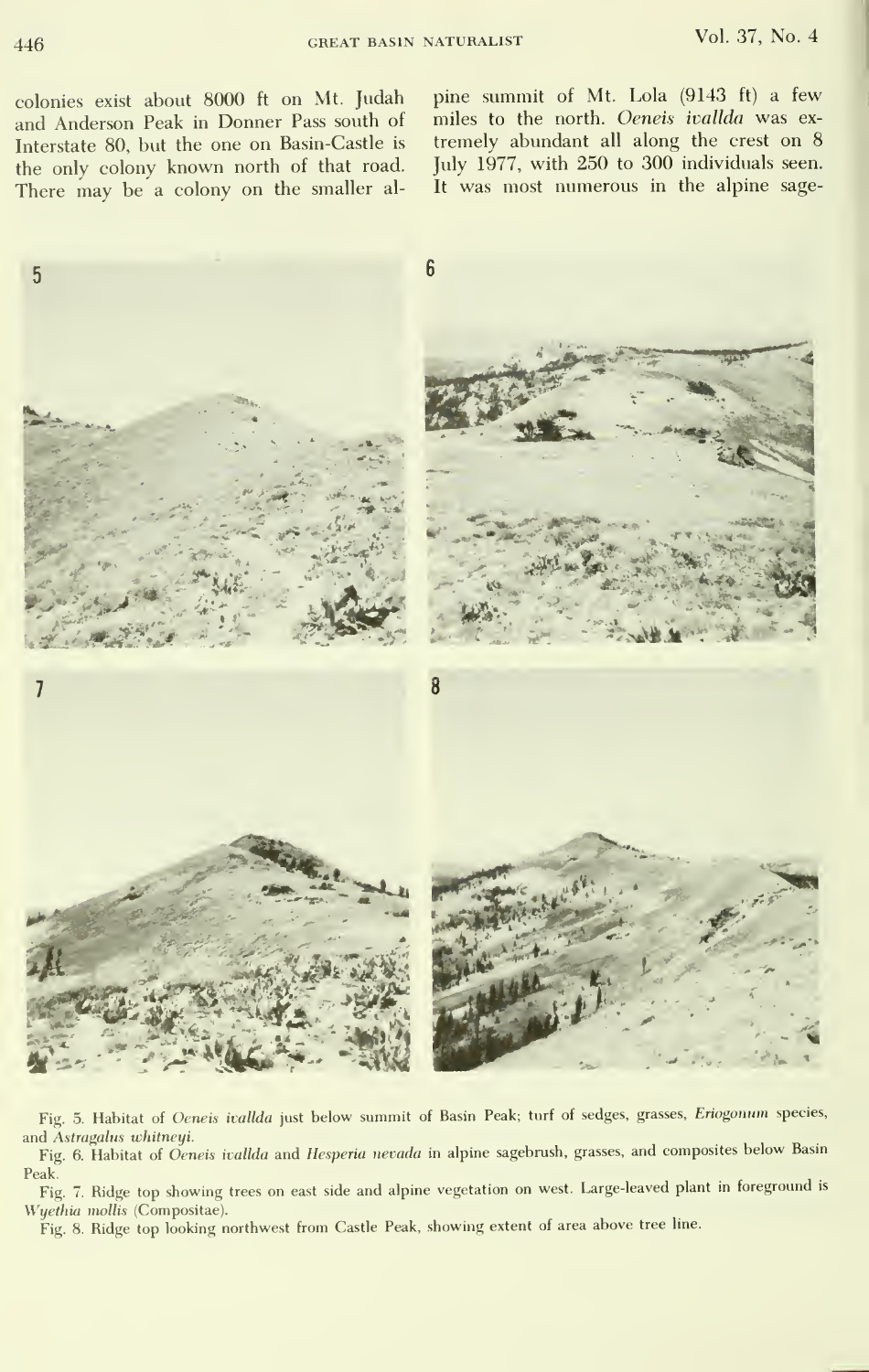brush areas and around isolated rock outcrops. It is said to have a two-year Hfe cycle and to be absent in many colonies in even-numbered years, but it was taken on Castle Peak in 1976. Variation is marked, especially in males. The host plant is un known; 49 species of grasses and sedges are known from its habitat here.

Cercuonis oetus (Boisduval).— An eastslope element, this small brown Satyrid is common long after Oe. ivallda in the same places, flying mostly in August and on into early September after most other species have disappeared. It is presumably a grass feeder.

# Family Nymphalidae

Speyeria egleis (Behr). — Males are abundant hilltoppers along the crest in July and August, but no females have been collected. This is the only silver-spotted fritillary seen in the alpine fell-fields, which are too dry for S. mormonia arge (Strecker).

Phyciodes campestris montana Behr.— Occasional, June to August, but not known to breed. Much more common on dry or moist slopes in the lower subalpine areas.

 $Polygonia$  zephyrus (Edwards). Infrequent; worn specimens of both sexes (hi bernators) on the crest in July. Breeding status unknown. This is a very common, widespread species around Donner Pass.

Nymphalis californica (Bdv.).— Occasional, especially in migration years. There are no Ceanothus (Rhamnaceae) on the ridge top, but several species used by this insect occur in subalpine areas below.

Nymphalis milberti (Godart).— Three seen (one taken) on the ridge top, apparently hilltopping, 8 July 1977. The host plants {Urtica spp.) do not occur above tree line. A female found on Basin Peak, 9 August 1977.

Vanessa virginiensis (Dniry).— Occasional, July to September. Three potential host plants are recorded, but no larvae have been found.

Vanessa annabella (Field).— Occasional, July to August. A female was taken on 8 July 1977, and the usual host plant at Soda Springs, Sidalcea glaucescens Greene (Malvaceae), occurs on Basin Peak.

# Family Lycaenidae

Satyrium fuliginosum (Edwards). Common all along the ridge top, second half of July. The butterflies scarcely fly at all unless disturbed, and they may be seen walking on Eriogonum and yellow composite flowers on windy afternoons. Four species of lupines occur on the summit, but <sup>I</sup> have been unable to establish an association.

Callophrys lemberti Tilden.— Frequent, mid-June to mid-July, among Eriogonum plants and, like the last species, seldom seen flying. The host is presumably an Eriogonum; eight taxa are recorded here.

Lycaena nivalis (Bdv.).— Occasional on the ridge top among the Eriogonum or on composites, but less common than in the subalpine areas along the trail to Castle Pass. Late June to early August.

Lycaena heteronea Bdv.— Frequent in "rock gardens," second half of July, presumably feeding on an Eriogonum. Females are quite dusky.

Everes amyntula (Bdv.).— In the northern Sierra and the Trinity Alps occurs a sub alpine-alpine amyntula which is larger and duller than the montane coniferous forest populations associated with native Vicia and Lathyrus at 1000 to 5000 ft. This animal, which occurs at 7500 ft in Trinity County and above 8500 ft in the Donner Pass area (Mt. Judah, Anderson Peak, Basin-Castle) is associated with Astragalus whitneyi Gray (Leguminosae) and oviposits in the in florescences. Like other lycaenids on Castle Peak, these animals seldom fly and may have to be scared up from the plants. They occasionally visit flowering Eriogonum. Everes amyntula is done flying before Plebeius shasta (Edw.) begins flying in the same places; its peak flight is in early July.

Philotes enoptes (Bdv.).— A single aberrant male was taken on 8 July 1977 along the ridge top. It was not associated with an Eriogonum. This species is so sedentary that a breeding colony must be assumed to exist.

Celastrina argiolus echo (Edw.).— Occa-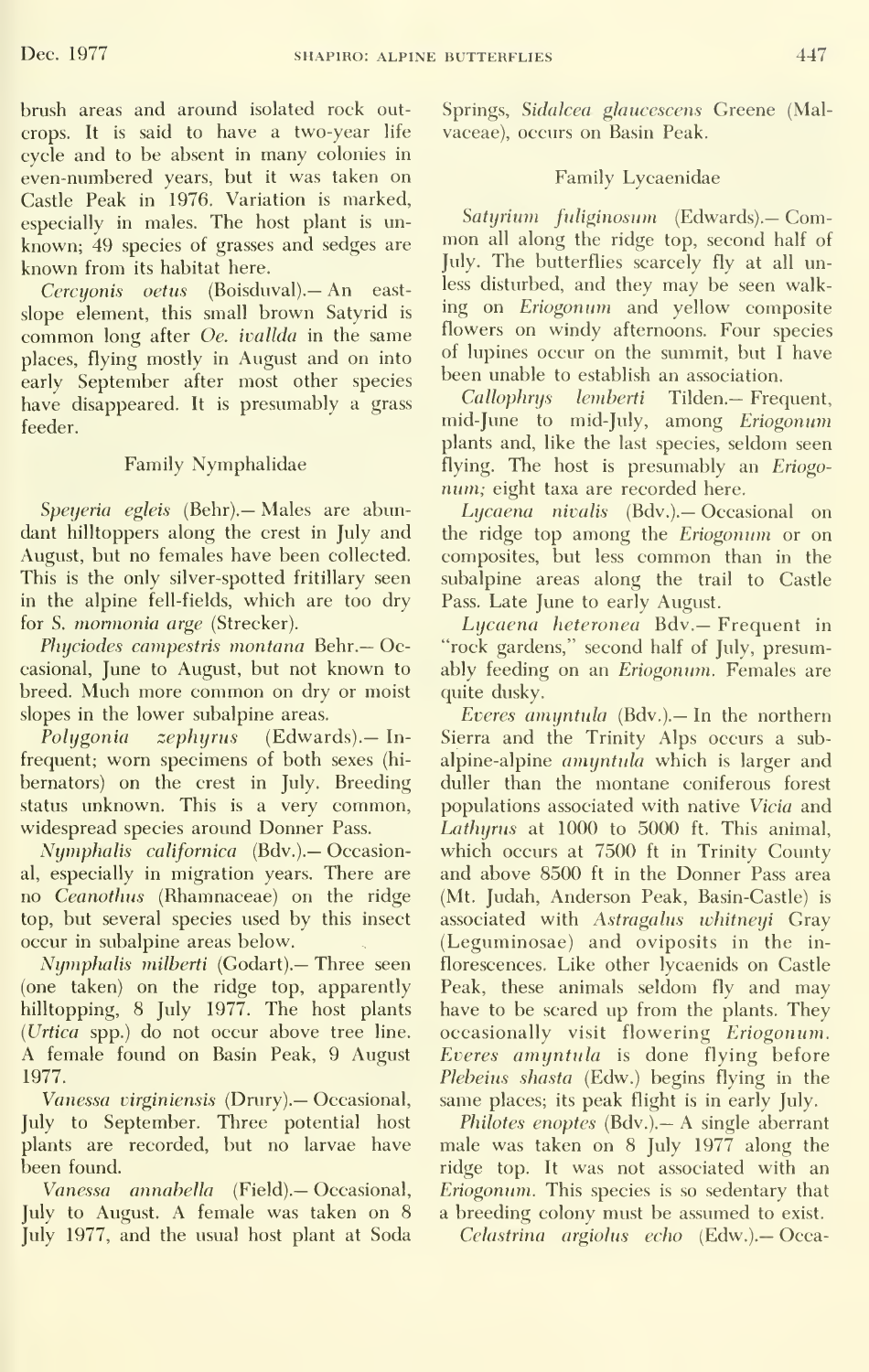

- Fig. 9. Characteristic alpine butterflies from Castle Peak area: a, b, light and dark male *Oeneis ivallda;* c, fe<br>male *Oe. ivallda;* d, male *Hesperia nevada;* e, female S*atyrium fuliginosum;* f, g, *Plebeius shasta* h, i, Pieris occidentalis male and female.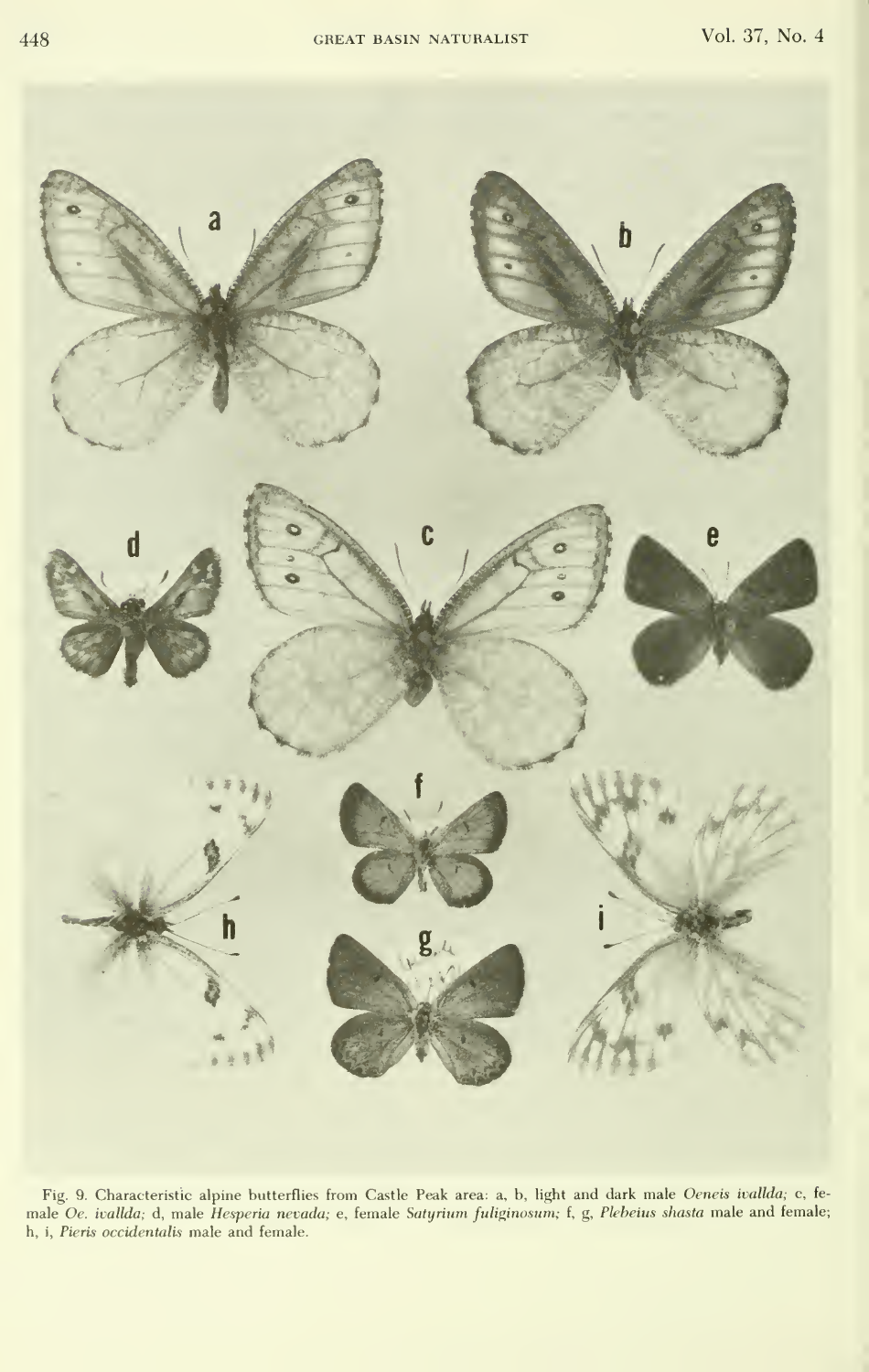sional, June to mid-July, both sexes. Breeding status uncertain. Much commoner in the subalpine zone lower on the mountain, where its hosts (especially Ceanothus) are common.

Plebeius saepiolus Bdv.— Occasional, July. Two clovers {Trifolium monanthum Gray, T. productum Greene) occur on Castle Peak. This is one of the most common species in the meadow at Castle Valley.

Plebeius icarioides (Bdv.).— Common throughout July. On the ridge associated with Lupinus arbustus Dough, ssp. silvicola (Hell.) D. Dunn.

Plebeius shasta (Edw.).— Like Oeneis ivallda, this is a characteristic Sierran alpine butterfly. It is incredibly abundant from mid-July through mid-August, and very variable, although consistently larger than material from Inyo and Mono counties. It oviposits on pedicels of Astragalus whitneyi Gray, often on the same plants on which E. amyntula laid three weeks before.

Plebeius acmon (Westw. & Hew.).— This ubiquitous, weedy species occurs as a stray and may breed occasionally, but does not overwinter. Recorded from July to September.

Plebeius lupini (Bdv.).— Common in "rock gardens," where it is associated with Eriogo num umbellatum var. covillei (Small) Munz & Reveal, which is also the host plant in Donner Pass. Late June to mid-July.

Glaucopsyche lygdamus behrii (Edw.).— Resident but not common, late June to early July. Associated with Lupinus polyphyllus Lindl. ssp. superbus (Hell.) Munz. in a seep area on Basin Peak.

#### Family Pieridae

Colias eurytheme Bdv.— A common flyup, perhaps breeding but never overwintering; all season.

Pieris sisymbrii Bdv.— Frequent, late June to mid-July. Males hilltopping; females not seen, and breeding status uncertain; females have been collected in Donner Pass.

Pieris occidentalis Reakirt.— The most common butterfly on the ridge top, flying mid-June to September. Males hilltop, but

females are not uncommon. Very variable. Eggs and larvae have been collected on the following Cruciferae: Arabis holboelli Horn. vars. pinetorum (Tids.) Roll. and retrofracta (Grah.) Rydb., A. platysperma Gray, Descurainiu richardsonii ssp. viscosa (Rydb.) Detl., and Draba crassifolia Grah. This is the only resident butterfly on Castle Peak that may be partially double-brooded (some years). (Note: P. protodice Bdv. & LeC. has not been seen on Castle Peak but was recorded in the subalpine zone in 1972 and again in 1977.)

Anthocaris sara stella Edwards.- Occasional as a hilltopper, males only seen; breeding status uncertain. Here, as in Donner Pass (Emmel and Emmel 1962, Shapiro, unpublished), occasional white males in distinguishable from A. s. sara Lucas are found. Eastward and lower, at Truckee, only the yellow form occurs. This situation deserves further attention.

Euchloe ausonides Lucas.— One male, 8 July 1977 on the ridge top. This small race of ausonides is about the same size as the next species, flies with and a bit after it, and is commonly confused with it. I have it from the Trinity Alps to Eldorado County, 5000 to 9000 ft.It may be recognized by the thinner bar at the end of the forewing cell; somewhat duller white color; less in tense green mottling below; and more angular hindwing. It seems always to be rare.

Euchloe hyantis (Edw.).— A common hill topper, mid-June to mid-July. It is not un common to find hyantis, sisymbrii, and occi dentalis flying together around the same rocky crag on Castle Peak.

### Family Papilionidae

Papilio zelicaon Lucas.— Common. Males hilltop, and females are occasionally en countered (especially on the ridge from Castle Pass to Castle Peak). Late June to early August. Host plant unknown; presumably one or more of the six recorded Umbellifers.

Papilio indra Reakirt.— Frequent. Males hilltop, and females are occasionally seen on the crest and also on the ridge to Castle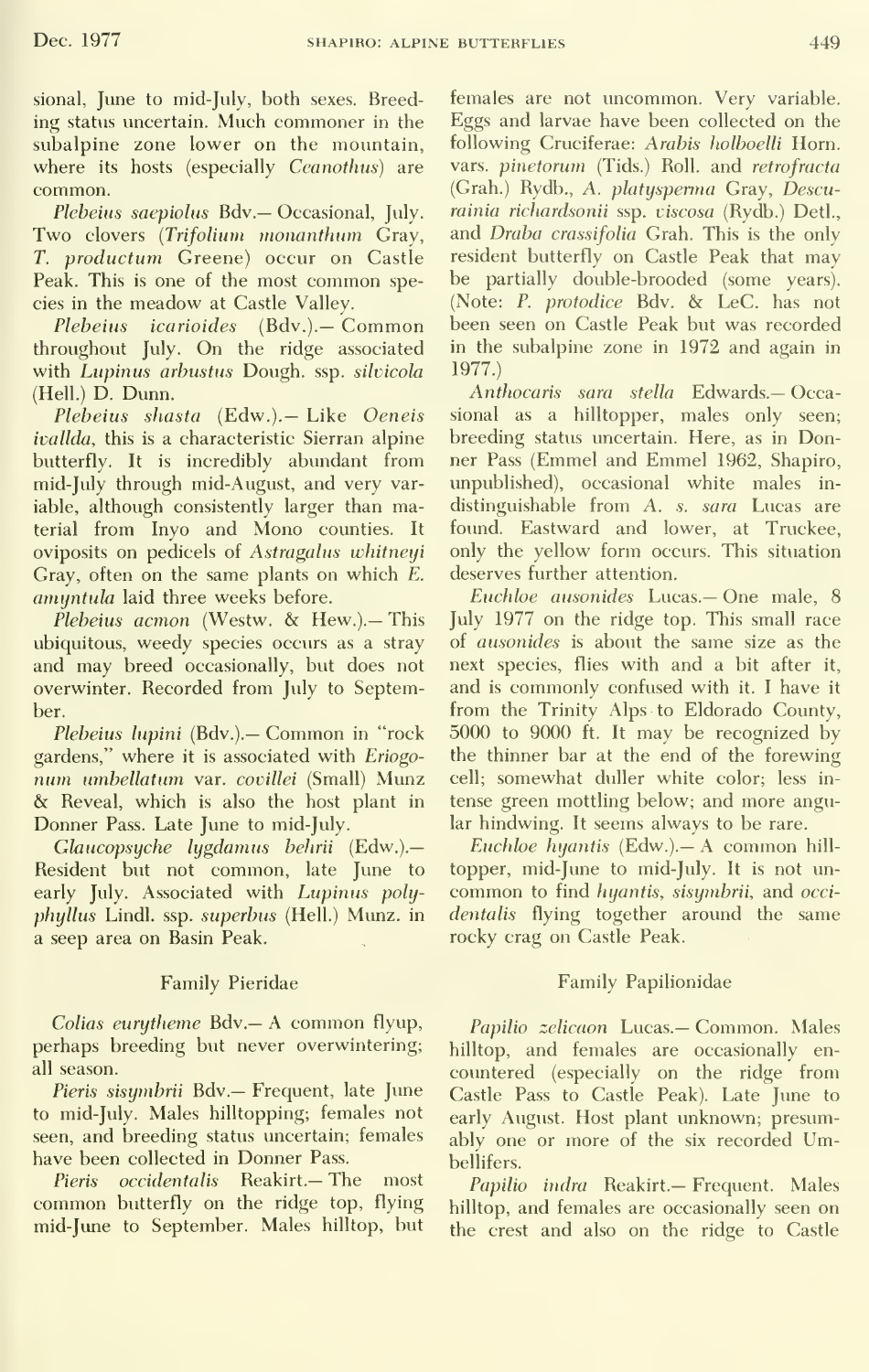

- Fig. 10. Characteristic alpine butterflies from Castle Peak area: a, male *Papilio zelicaon;* b, temale *Papilio in*<br>d*ra;* c, male *Pieris sisymbrii;* d, male *Euchloe ausonides;* e, female *Nymphalis milberti; f, g, Ev* and female; h, female Lycaena heteronea; i, male Polites sahtdeti tecumseh.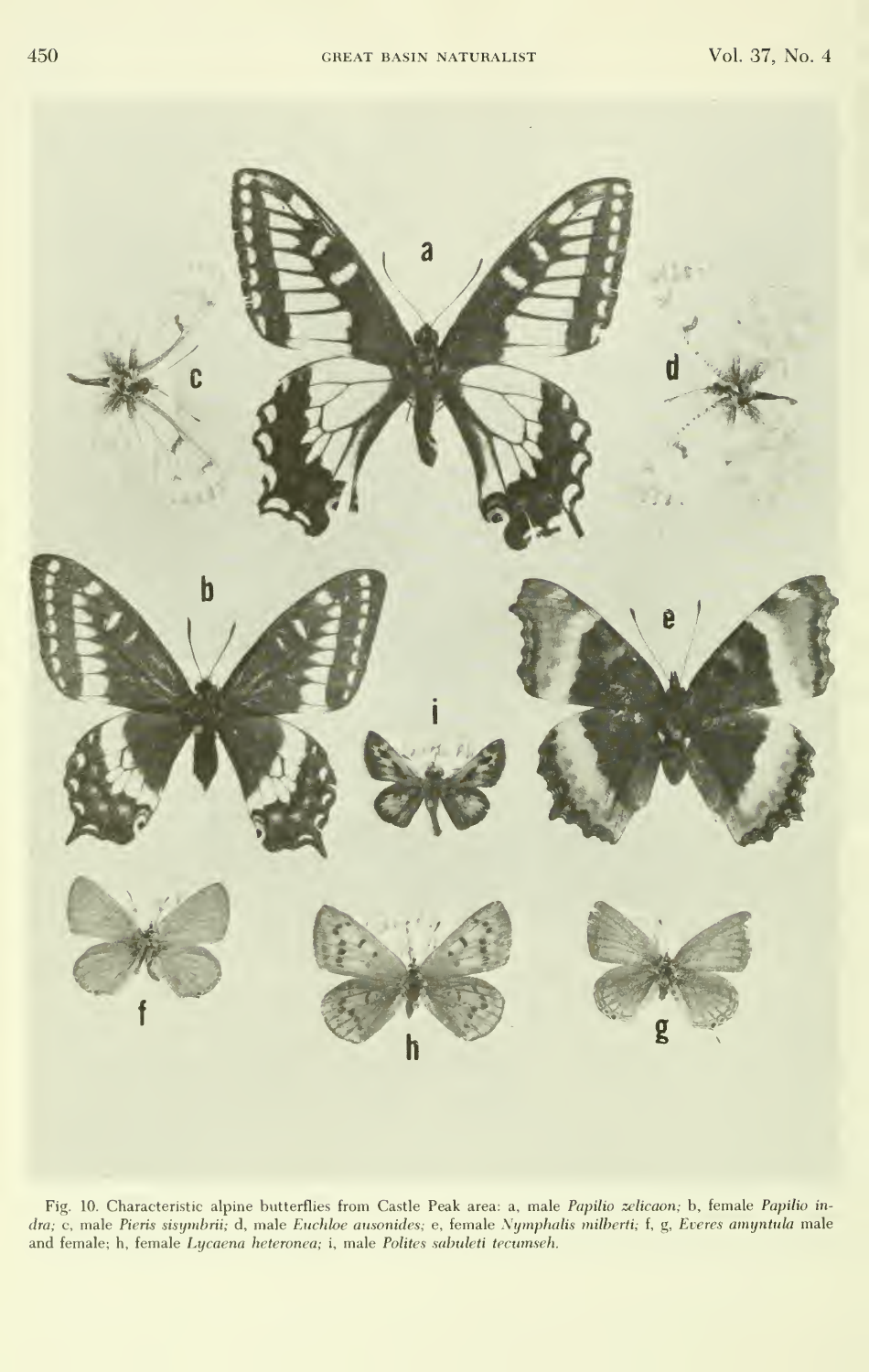Pass. Late June to mid-July. Oviposition observed on Lomatium dissectum var. multifidum (Nutt.) Math. & Const.

Papilio eurymedon Lucas.— Occasional male hilltopper, July; the host plants do not occur above tree line.

Parnassius clodius baldur Edwards.— Occasional, both sexes, July, probably flyups from the subalpine area where it is quite common.

### Family Hesperiidae

Hesperia juba (Scudder).- Occasional, June and September; breeding status un known. A very widespread species around Donner Pass.

Hesperia harpalus yosemite Leussler.-Only male hilltoppers thus far recorded, second half of July, occasional.

Hesperia nevada (Scudder).— Occasional on the ridge top and crags, both sexes, first half of July. This very dark, small, shaggy skipper is <sup>a</sup> true alpine species in the Donner Pass region. The Emmels (1962) found it on the summit of Mt. Judah (8243 ft).

Polites sabuleti tecumseh (Grinnell).- Infrequent, grassy area below ridge top, first half of July. Much more common in the subalpine meadows, where it oviposits on Agrostis scabra Willd. and perhaps other grasses.

Pyrgus communis (Grote).— Common, first half of July, ovipositing on Sidalcea glaucescens Greene (Malvaceae).

Purgus ruralis (Bdv.).— Infrequent; grassy open places on the ridge mid-June to early July. Host plant unknown.

Erynnis propertius (Scud. & Burg.). Occasional hilltopper, males only. July. Com mon in subalpine areas.

Thorybes nevada Scudder.— Occasional on the ridge as a hilltopper, probably not breeding; late June to mid-July. Abundant in Round and Castle valleys.

### Comparisons to Tioga Pass

Tilden's Tioga Pass study area is much more ecologically diverse than Basin-Castle Peak. It includes a spread of over 3000 ft in elevation, moraines, boggy areas, and wet

meadows above tree line. He records 43 species, as against 40 in the present study; 5 are alpine obligates, as against 3 at Castle Peak. Missing at Castle Peak are the alpine species Chlosyne damoetas malcolmi (Comstock), Colias behrii (Edwards), and Hesperia miriamae MacNeill. All of these are High Sierran endemics unrecorded north of Yosemite.

Some species found at Tioga Pass above tree line are strictly subalpine species far ther north around Donner Pass. These in clude Speyeria mormonia arge (Strecker), Lycaena editha (Mead), L. mariposa Reakirt, L. cupreus (Edwards), and Agriades glandon podarce (Felder and Felder). One species, Lycaena rubidus (Behr), is a common member of the alpine fauna at Sonora Peak, oc curs in Donner Pass, and may yet turn up at Castle Peak where at least one of its known hosts, Oxyria digyna (L.) Hill (Poly gonaceae), occurs (see Johnson and Balogh, 1977). It is basically an east-slope animal. Another species found on Sonora Peak but imrecorded at either Tioga Pass or Castle Peak is the "alpine" member of the Plebeius melissa (Edwards) complex. At Sonora Peak and also on Gumboot Butte, far to the north in the Trinity Divide, it occurs on Astragalus ivhitneyi Gray, which is one of the most common plants on the Basin-Castle ridge top. Farther northwest, on Packer's Peak in the Trinity Alps, it is replaced on this plant by an ecotype of P. argyrognomon anna (Edwards), but in the Donner Pass re gion this insect occurs in subalpine marshy habitats on Lupinus polyphyllus Lindl. and has never been found at Castle Peak or on<br>Astragalus Plebeius melissa is pre-Astragalus. Plebeius melissa is dominantly an east-slope species. Multivoltine "Great Basin" melissa has been found in Donner Pass (Shapiro, unpublished). Another east-slope species, Satyrium behrii (Edw.), which occurs at Truckee and Donner Pass, has not been found on Basin- Castle although its host, Purshia, is common there; it is not usually an alpine butterfly in the northern Sierra.

The Donner Pass fauna as a whole is about 70 to 75 percent univoltine. Tilden claims that of the resident (as against colo